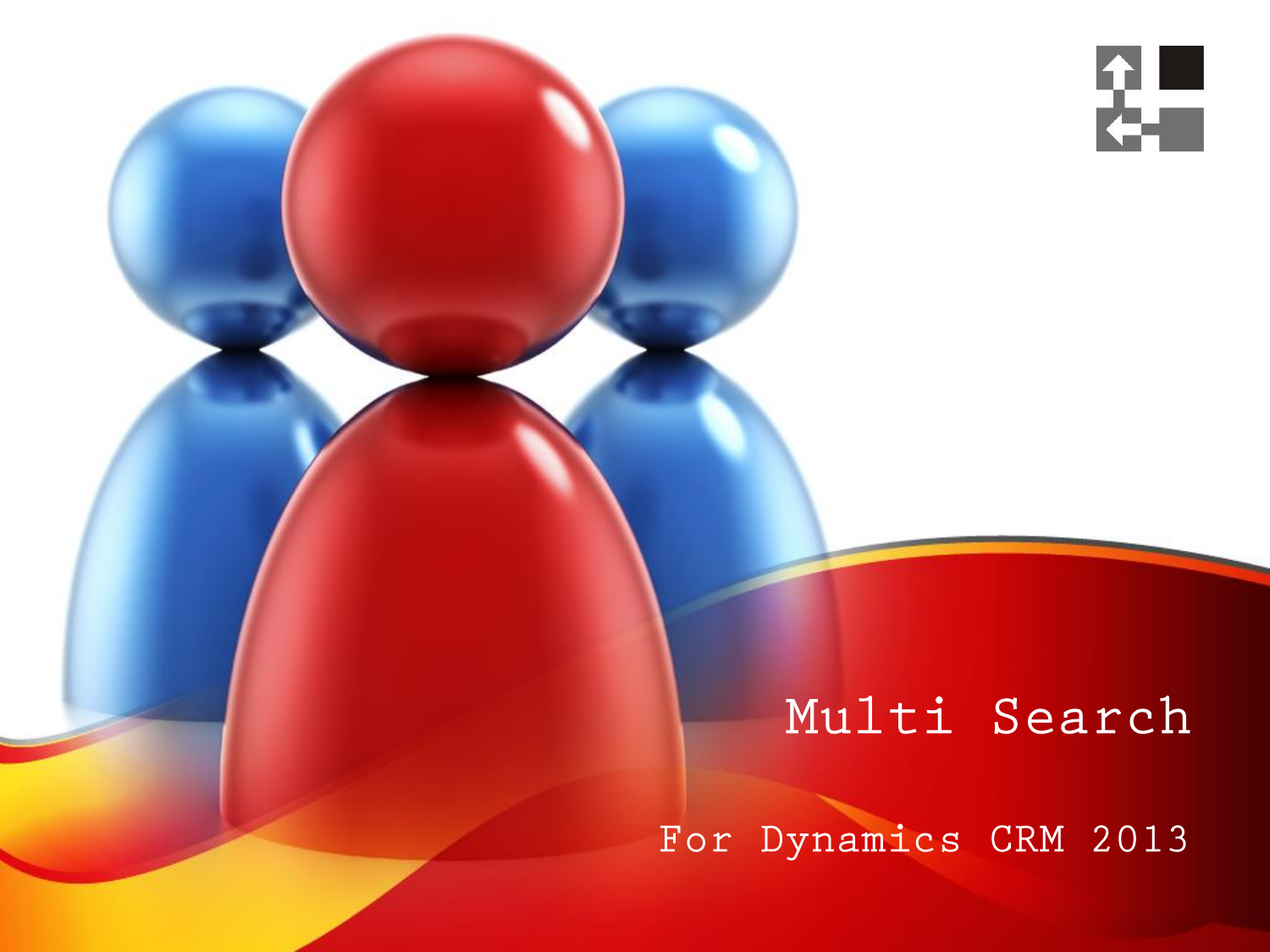

## **Multi Search**

- **Multi Search enables you to perform one search that simultaneously looks across all of Dynamics CRM data or your own collection of record types (entities).**
- **The search results are presented in a single window and can be filtered and sorted as required.**
- **Users can define their own personal searches while administrators can crate global search definitions.**
- **Decide what fields to search against, how results should be displayed or simply use Quick Find setting already defined in your organization**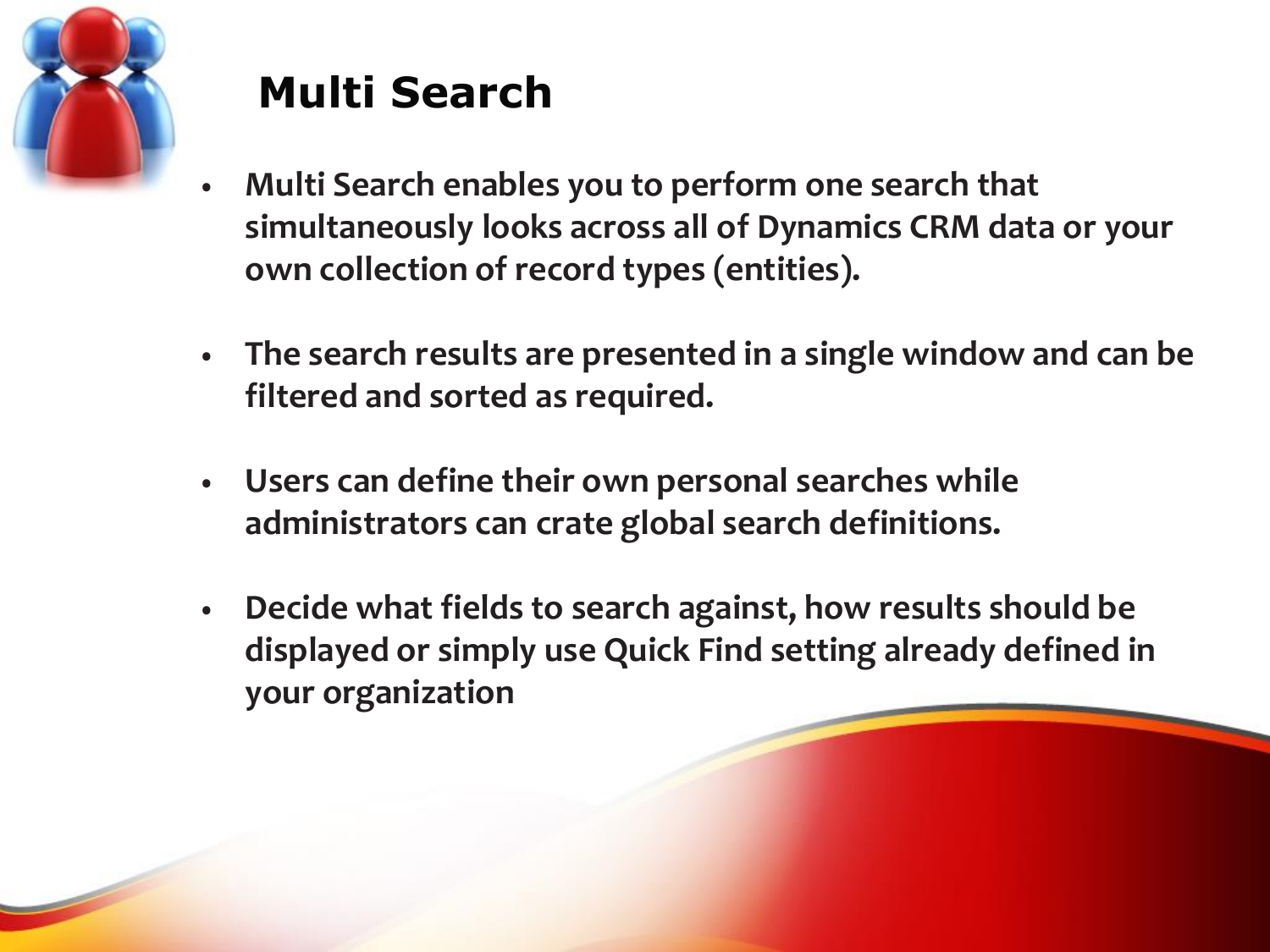|                                                                                                                | Start by defining new<br>search definition.    |
|----------------------------------------------------------------------------------------------------------------|------------------------------------------------|
| Mu Microsoft Dynamics CRM ~<br>$\bigcap$   DPS $\vee$<br>Multi Search                                          | Adam McAma<br>$\bigoplus$ Create<br>۰<br>First |
| ADVANCED FINT<br>$\hat{Z}$ NEW ACTIVITY $\star$<br>$\mathbb{F}_{\mathbf{P}}$ import data<br>$+$ NEW RECORD $-$ |                                                |
| Search:<br>$ \cdot $<br>E                                                                                      | $\subseteq$ Start<br>國                         |
|                                                                                                                |                                                |
|                                                                                                                |                                                |
|                                                                                                                |                                                |
|                                                                                                                |                                                |
|                                                                                                                |                                                |
|                                                                                                                |                                                |
|                                                                                                                |                                                |
|                                                                                                                |                                                |
|                                                                                                                |                                                |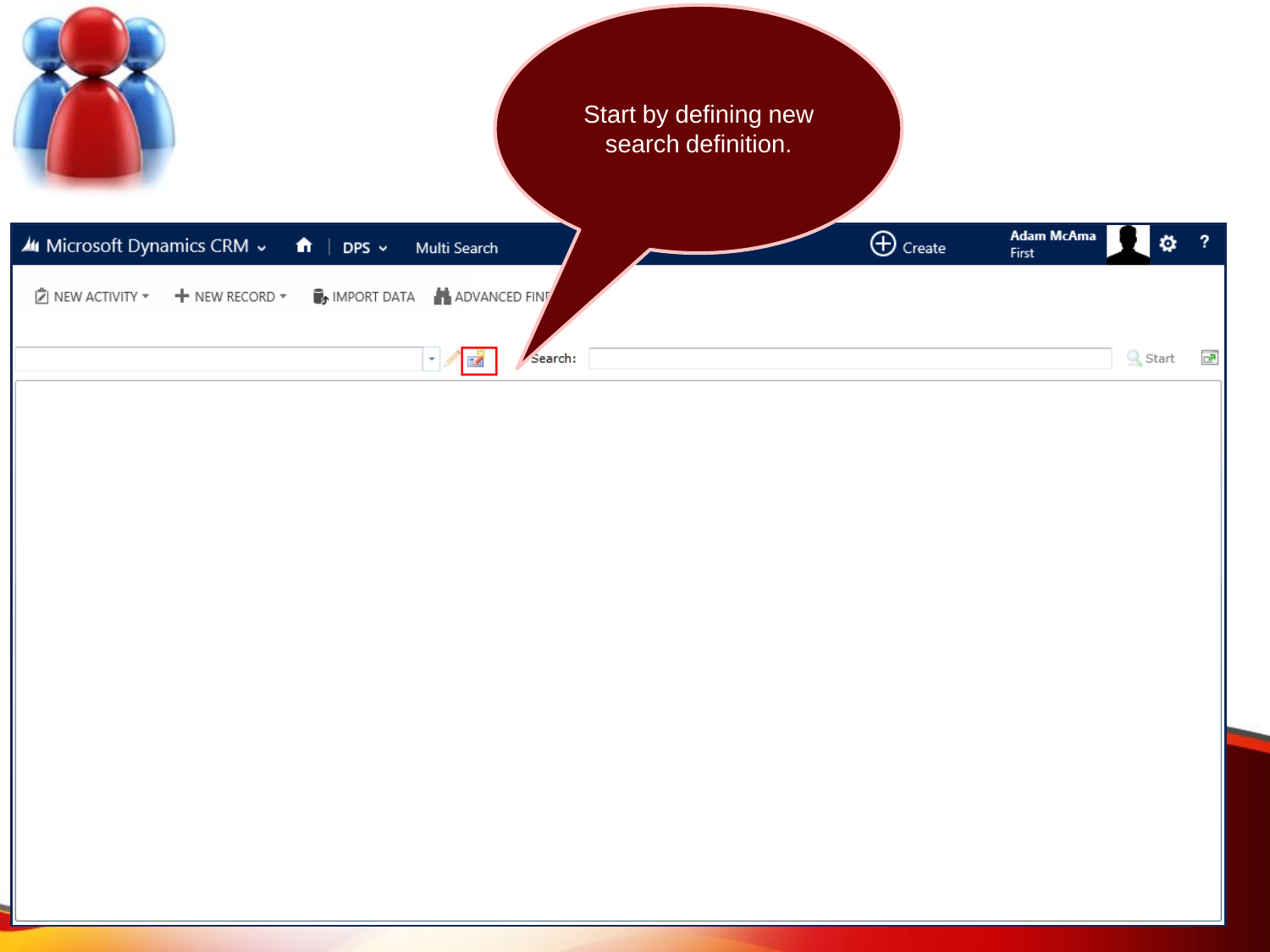| Au Microsoft Dynamics CRM ~                               | <b>Enter Name and</b><br>Description for your<br>search.<br>$\hat{\mathbf{n}}$<br>DN      |                                                        | $\bigoplus$ co                                 |  |
|-----------------------------------------------------------|-------------------------------------------------------------------------------------------|--------------------------------------------------------|------------------------------------------------|--|
| D NEW ACTIVITY ▼                                          | <b>MPORT DATA</b><br>$+$ NEW RECORD $\overline{\phantom{a}}$                              |                                                        | Select entities you want<br>to search against. |  |
| Back to Search <b>B</b> Save Save and New <b>X</b> Delete |                                                                                           |                                                        |                                                |  |
| Products & Services<br>Name:<br>Description:              |                                                                                           |                                                        | What record statuses<br>are you interested in? |  |
| <b>Entities and attributes:</b>                           |                                                                                           | Search columns                                         | Options                                        |  |
| Account<br>Activity<br>Address<br><b>EG</b> Appointment   | Active Inactive<br>Open Completed Canceled Scheduled<br>Open Completed Canceled Scheduled | a Inv<br>Amount<br><b>Existing Product</b><br>Quantity | ×<br>×<br>×                                    |  |
| Article                                                   | Draft Unapproved Published                                                                | Opportunity Product                                    |                                                |  |
| Article Template                                          |                                                                                           | <b>Existing Product</b>                                | ×                                              |  |
| <b>Business Unit</b>                                      |                                                                                           | Order Product                                          |                                                |  |
| Campaign<br>Campaign Activity                             | Active   Inactive<br>Open Closed Canceled                                                 | -III<br>Amount<br><b>Existing Product</b>              | ×<br>×                                         |  |
| Campaign Response                                         | Open Closed Canceled                                                                      | Quantity                                               | ×                                              |  |
| <b>B</b> Case                                             | Active Resolved Canceled                                                                  | Product                                                |                                                |  |
| Competitor                                                |                                                                                           | Currency                                               | ×                                              |  |
| <b>图</b> Connection                                       | Active Inactive                                                                           | <b>Current Cost</b>                                    | ×                                              |  |
| <b>S</b> Connection Role                                  | Active Inactive                                                                           | Default Unit                                           | ×                                              |  |
| 图 Contact                                                 | Active Inactive                                                                           | ID                                                     | ×                                              |  |
| <b>t</b> Contract                                         | Draft   Invoiced   Active   On Hold   Canceled   Expired                                  | <b>Product Name</b>                                    | ×                                              |  |
| Contract Line                                             | Existing Renewed Canceled Expired                                                         | Product Type                                           | ×                                              |  |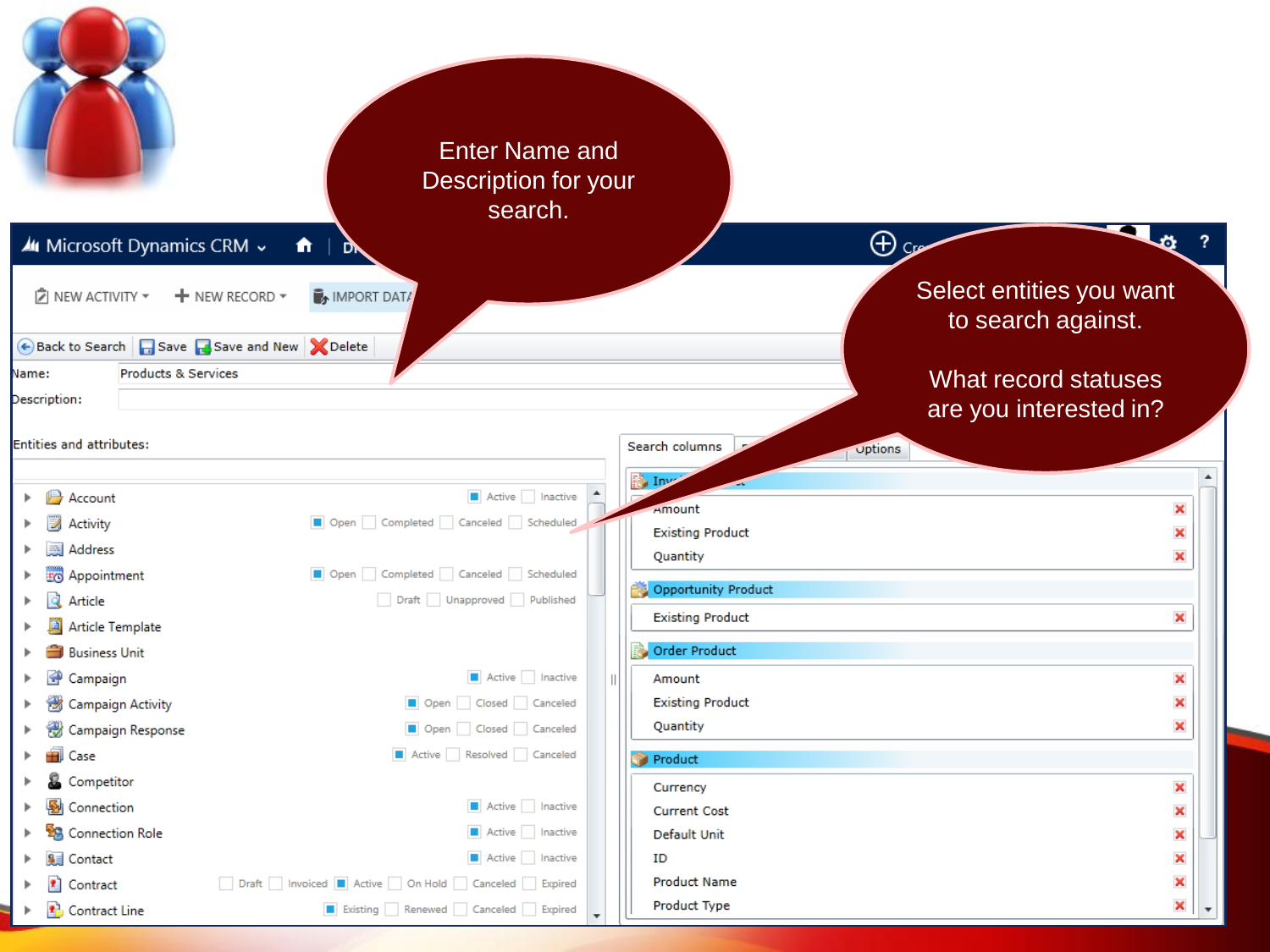|                                                                                                                                           |                                                                                          | Select search columns<br>or use Quick Find<br>settings.                                 |             |                  |
|-------------------------------------------------------------------------------------------------------------------------------------------|------------------------------------------------------------------------------------------|-----------------------------------------------------------------------------------------|-------------|------------------|
| Au Microsoft Dynamics CRM ~<br>奇<br>$DPS \sim$<br>Multi Search                                                                            | Multi Search                                                                             | Adam McAma<br>$\sigma$ Create<br>First                                                  |             |                  |
| Back to Search <b>F</b> Save <b>B</b> Save and New <b>X</b> Delete<br>Name:<br><b>Products &amp; Services</b><br>Description:             |                                                                                          |                                                                                         |             |                  |
| Entities and attributes:                                                                                                                  |                                                                                          | Search columns<br>Display columns<br><b>Options</b>                                     |             |                  |
| Opportunity Relationship<br>У.<br>Þ.<br>Active Submitted Canceled Fulfilled<br>Order<br>Order Product<br>Phone Call<br>Post Configuration | Invoiced<br>Completed Canceled<br>Active Inactive                                        | Invoice Product<br>Amount<br><b>Existing Product</b><br>Quantity<br>Opportunity Product | ×<br>×<br>× | $\blacktriangle$ |
| Post Rule Configuration<br>Price List<br><sub>B</sub> , Process<br>Product <sup>-</sup>                                                   | Active Inactive<br>Active Inactive<br>Draft <b>Activated</b><br>Active <b>I</b> Inactive | <b>Existing Product</b><br><b>Drder Product</b><br>Amount                               | ×<br>×      |                  |
| < Use quick find settings ><br>Created By<br>Created By (Delegate)                                                                        |                                                                                          | <b>Existing Product</b><br>Quantity<br>Product<br>Currency                              | ×<br>×<br>× |                  |
| Created On<br>Currency<br><b>Current Cost</b><br>Current Cost (Base)                                                                      |                                                                                          | <b>Current Cost</b><br>Default Unit<br>ID                                               | ×<br>×<br>× |                  |
| $\sim$<br>Decimals Supported                                                                                                              |                                                                                          | <b>Product Name</b><br>Product Type                                                     | ×<br>×      |                  |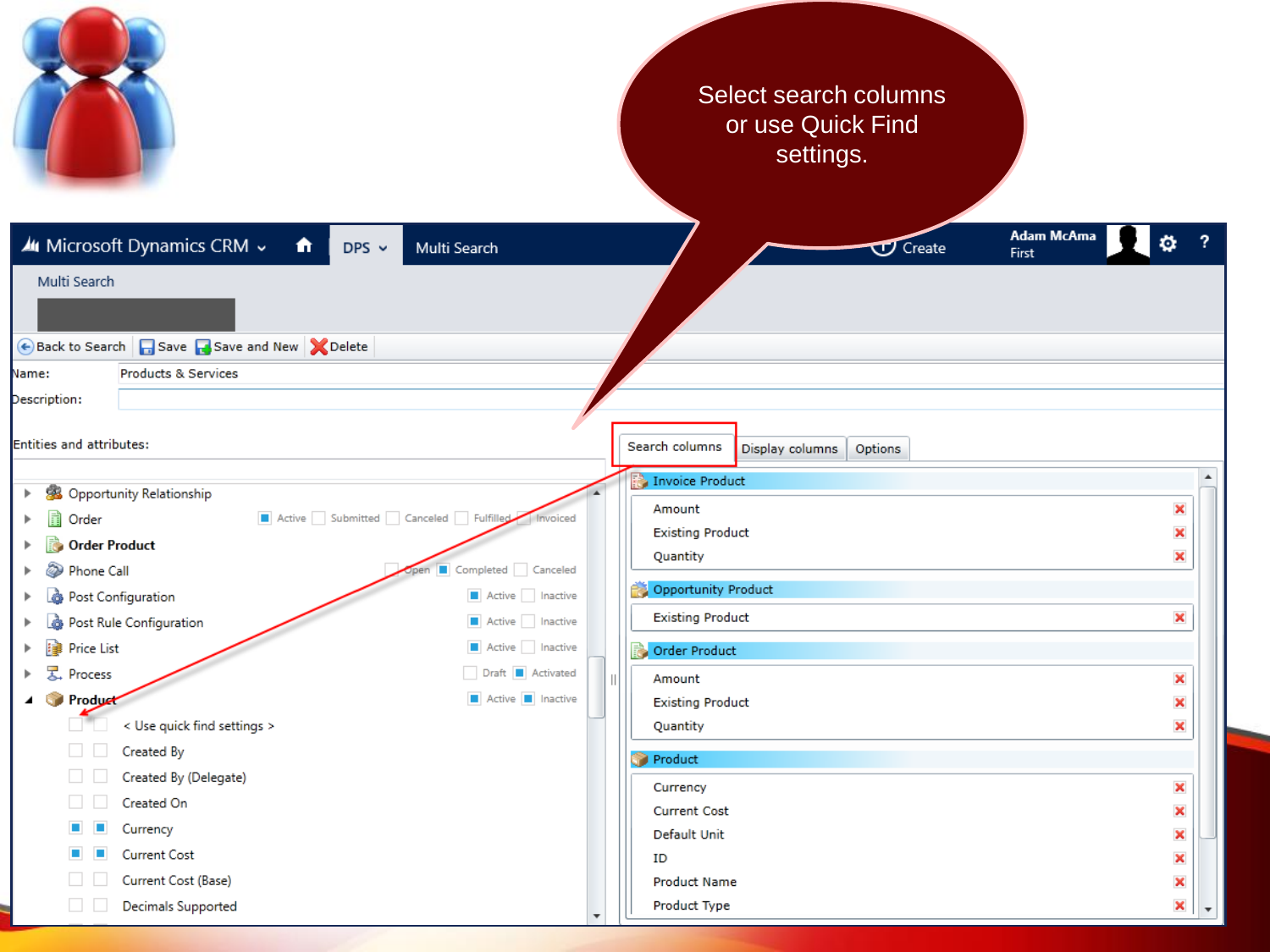|                                                                |                  |                               |                 |             | Select display columns<br>or use Quick Find<br>settings. |                                        |  |
|----------------------------------------------------------------|------------------|-------------------------------|-----------------|-------------|----------------------------------------------------------|----------------------------------------|--|
| Mu Microsoft Dynamics CRM v<br>奇<br>$DPS \sim$<br>Multi Search |                  |                               |                 | $\bigoplus$ |                                                          |                                        |  |
| Multi Search                                                   |                  |                               |                 |             |                                                          |                                        |  |
|                                                                |                  |                               |                 |             |                                                          |                                        |  |
| Save Save and New A Delete<br>← Back to Search                 |                  |                               |                 |             |                                                          |                                        |  |
| Products & Services<br>Vame:                                   |                  |                               |                 |             |                                                          |                                        |  |
| Description:                                                   |                  |                               |                 |             |                                                          |                                        |  |
| <b>Entities and attributes:</b>                                |                  |                               |                 |             |                                                          |                                        |  |
|                                                                |                  | Search columns                | Display columns | Options     |                                                          |                                        |  |
| Opportunity Relationship<br>ada.                               | $\blacktriangle$ | Invoice Preduct               |                 |             |                                                          |                                        |  |
| Active Submitted Canceled Fulfilled Invoiced<br>Order          |                  | <b>Existing Product</b>       |                 |             |                                                          | <b>1 + X</b>                           |  |
| <b>Order Product</b>                                           |                  | Amount                        |                 |             |                                                          | 全步<br>$\boldsymbol{\times}$            |  |
| Open Completed Canceled<br>Ø.<br>Phone Call                    |                  | Opportunity Product           |                 |             |                                                          |                                        |  |
| Active   Inactive<br>Post Configuration                        |                  | <b>Existing Product</b>       |                 |             |                                                          |                                        |  |
| Active Inactive<br>Post Rule Configuration<br>Lò.              |                  | Order Product                 |                 |             |                                                          |                                        |  |
| Active Inactive<br>Price List                                  |                  | <b>Existing Product</b>       |                 |             |                                                          | $\rightarrow$<br>$\boldsymbol{\times}$ |  |
| 궃<br>Draft <b>B</b> Activated<br>Process                       |                  | Amount                        |                 |             |                                                          | $\bullet$<br>$\boldsymbol{\times}$     |  |
| Active <b>Inactive</b><br><b>Product</b>                       |                  | Quantity                      |                 |             |                                                          | $2 + X$                                |  |
| < Use quick find settings ><br><b>Contract</b>                 |                  | Product                       |                 |             |                                                          |                                        |  |
| Created By                                                     |                  | ID                            |                 |             |                                                          | $\rightarrow$<br>$\boldsymbol{\times}$ |  |
| Created By (Delegate)                                          |                  | <b>Product Name</b>           |                 |             |                                                          | 촣<br>$\ddot{\phantom{1}}$<br>×         |  |
| Created On                                                     |                  | Product Type                  |                 |             |                                                          | 音楽<br>×                                |  |
| Currency                                                       |                  | <b>Current Cost</b>           |                 |             |                                                          | 全事<br>$\boldsymbol{\times}$            |  |
| <b>Current Cost</b>                                            |                  | Currency                      |                 |             |                                                          | 全事<br>$\boldsymbol{\times}$            |  |
| Current Cost (Base)                                            |                  | Description                   |                 |             |                                                          | $+ 8$                                  |  |
| <b>Decimals Supported</b>                                      |                  | $\mathbb{R}^2$ output because |                 |             |                                                          |                                        |  |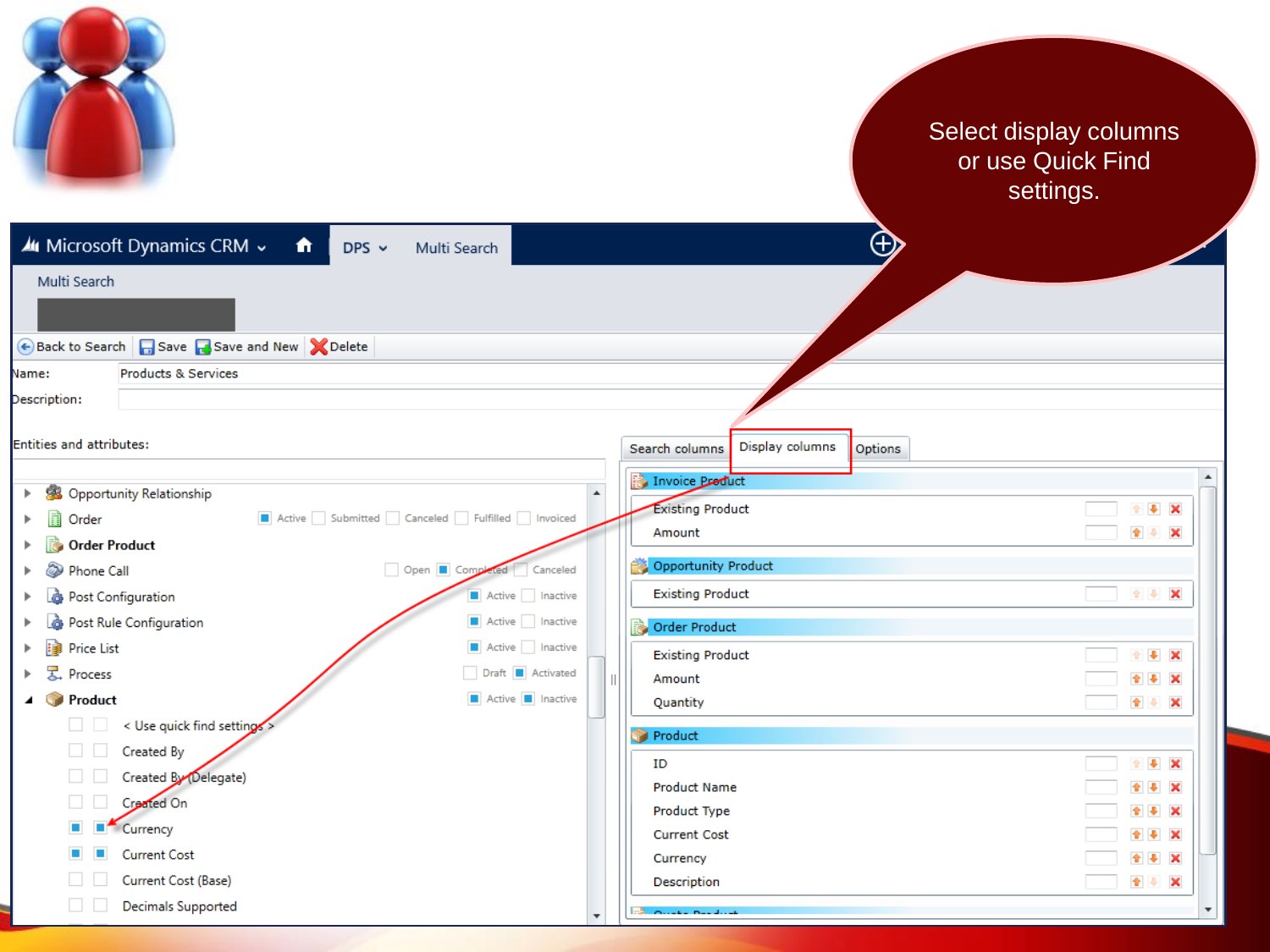| Change columns<br>sequence and default<br>width.                   |                  |                                           |                      |
|--------------------------------------------------------------------|------------------|-------------------------------------------|----------------------|
| Mu Microsoft Dynamics CRM v<br>奇<br>$DPS \sim$                     |                  | $\bigoplus$ Create                        | Adam McAma<br>First  |
| Multi Search                                                       |                  |                                           |                      |
|                                                                    |                  |                                           |                      |
| Back to Search <b>B</b> Save <b>B</b> Save and New <b>X</b> Delete |                  |                                           |                      |
| Name:<br><b>Products &amp; Services</b>                            |                  |                                           |                      |
| Description:                                                       |                  |                                           |                      |
|                                                                    |                  |                                           |                      |
| Entities and attributes:                                           |                  | Display colum.<br>Search columns<br>tions |                      |
| <b>State Opportunity Relationship</b><br>Þ.                        | $\blacktriangle$ | Invoice Product                           | $\blacktriangle$     |
| Active Submitted Canceled Fulfilled Invoiced<br>n<br>Order<br>Þ    |                  | <b>Existing Product</b>                   | $+ 1$                |
| <b>Order Product</b>                                               |                  | Amount                                    | $+$ $\times$         |
| Phone Call<br>Open Completed Canceled<br>ь                         |                  | Opportunity Product                       |                      |
| Post Configuration<br>Active Inactive<br>Þ                         |                  | <b>Existing Product</b>                   | $\pmb{\times}$<br>全步 |
| Post Rule Configuration<br>Active Inactive                         |                  | Order Product                             |                      |
| Price List<br>Active Inactive<br>뭏.<br>Draft <b>Activated</b>      |                  | <b>Existing Product</b>                   | 1 + X                |
| Process<br>Product<br>Active <b>I</b> Inactive<br>◢                |                  | Amount                                    | $+ 1$                |
| < Use quick find settings ><br>$\mathbb{R}^n$                      |                  | Quantity                                  | $+ 8$                |
| Created By                                                         |                  | Product                                   |                      |
| Created By (Delegate)                                              |                  | ID                                        | $+$ $+$ $\times$     |
| Created On                                                         |                  | <b>Product Name</b><br>Product Type       | ÷<br>×<br>$+ x$      |
| Currency                                                           |                  | <b>Current Cost</b>                       | $+ x$                |
| <b>Current Cost</b>                                                |                  | Currency                                  | $+$ $\times$         |
| Current Cost (Base)                                                |                  | Description                               | $+$ $\times$         |
| Decimals Supported                                                 |                  | <b>FRANCISCO PARADIGO</b>                 |                      |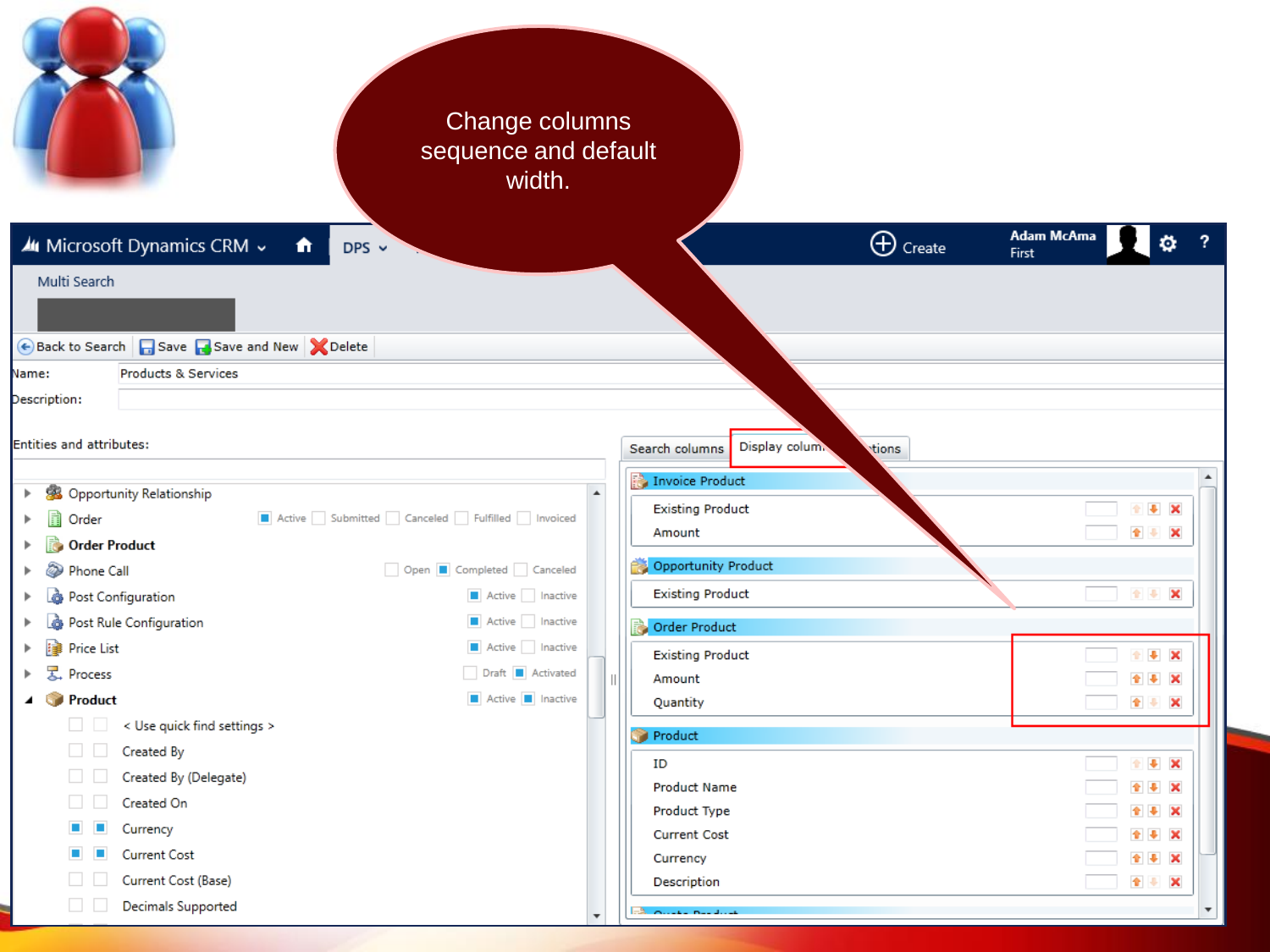

#### Define other options like number results per entity or ownership options.

|                          | Mu Microsoft Dynamics CRM v<br>$\hat{\mathsf{n}}$   DPS $\checkmark$<br>Multi Search |                        |                 |         | Adam McAma<br>First | $\ddot{\mathbf{Q}}$ |
|--------------------------|--------------------------------------------------------------------------------------|------------------------|-----------------|---------|---------------------|---------------------|
| D NEW ACTIVITY ▼         | ADVANCED FIND<br>$+$ NEW RECORD $\star$<br>$\mathbb{F}_{\mathbf{P}}$ import data     |                        |                 |         |                     |                     |
|                          | Back to Search <b>B</b> Save Save and New <b>C</b> Delete                            |                        |                 |         |                     |                     |
| Name:                    | Products & Services                                                                  |                        |                 |         |                     |                     |
| Description:             |                                                                                      |                        |                 |         |                     |                     |
| Entities and attributes: |                                                                                      | Search columns         | Display columns | Options |                     |                     |
| <b>College</b><br>▶.     | Opportunity Relationship                                                             | Global                 |                 |         |                     |                     |
| Order                    | Active Submitted Canceled Fulfilled Invoiced                                         | Append wildcard (*)    |                 |         | Ξ                   |                     |
| <b>Order Product</b>     |                                                                                      | Prepend wildcard (*)   |                 |         | $\Box$              |                     |
| ಖ<br>Phone Call          | Open Completed Canceled                                                              | Max results per entity |                 |         | 9999                |                     |
| Post Configuration       | Active Inactive                                                                      | Owner                  |                 |         | My records          | Team records        |
|                          | Active Inactive<br>Post Rule Configuration                                           | Page size              |                 |         | 30                  |                     |
| Price List               | Active Inactive                                                                      |                        |                 |         |                     |                     |
| ₹.<br>Process            | Draft <b>B</b> Activated                                                             |                        |                 |         |                     |                     |
| 4 Product                | Active <b>I</b> Inactive                                                             |                        |                 |         |                     |                     |
| <b>Contract</b>          | < Use quick find settings >                                                          |                        |                 |         |                     |                     |
|                          | Created By                                                                           |                        |                 |         |                     |                     |
|                          | Created By (Delegate)                                                                |                        |                 |         |                     |                     |
|                          | Created On                                                                           |                        |                 |         |                     |                     |
|                          | Currency                                                                             |                        |                 |         |                     |                     |
|                          | <b>Current Cost</b>                                                                  |                        |                 |         |                     |                     |
|                          | Current Cost (Base)                                                                  |                        |                 |         |                     |                     |
|                          | Decimals Supported                                                                   |                        |                 |         |                     | Export<br>Import    |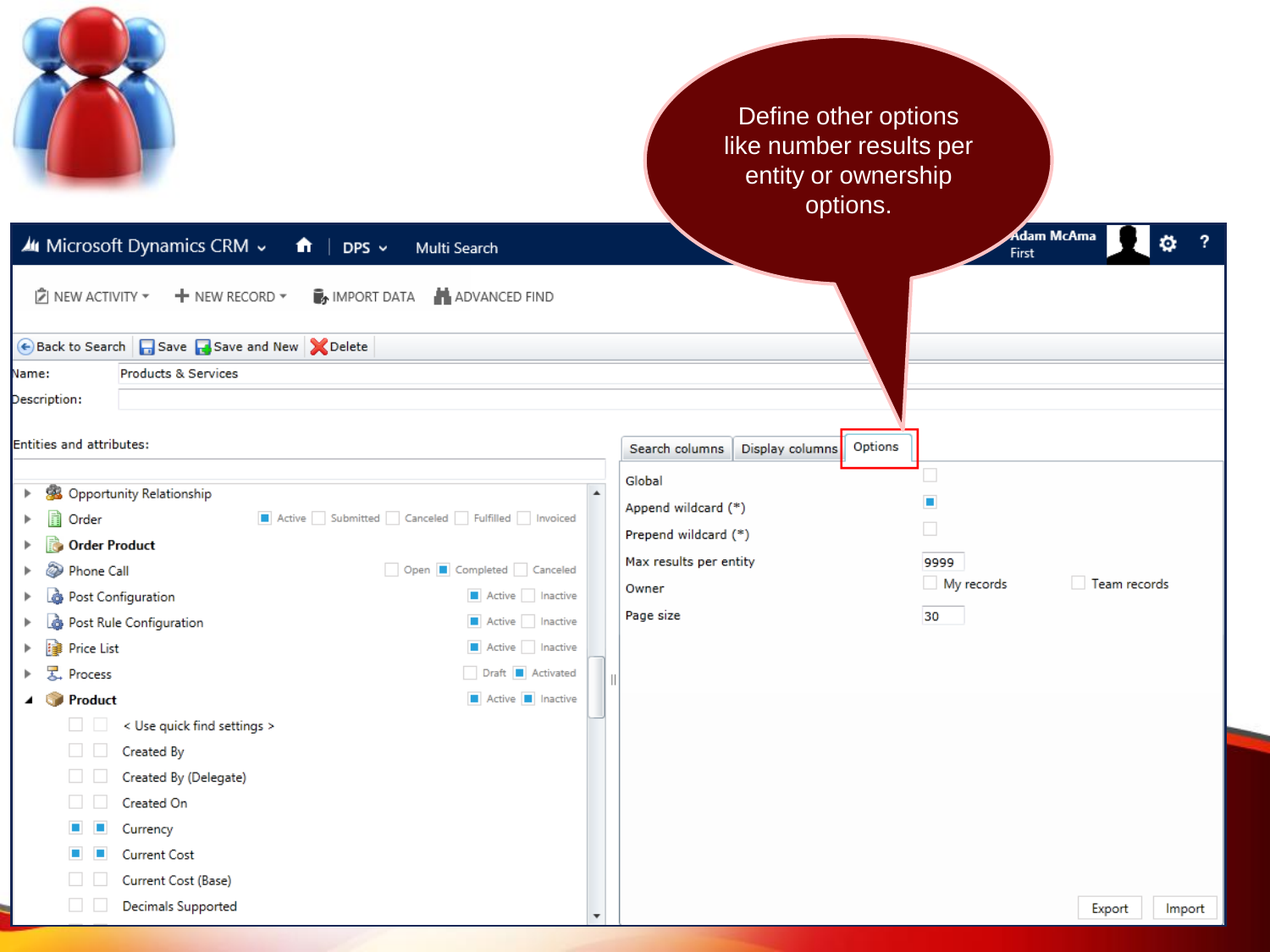| Au Microsoft Dynamics CRM ~<br>俞<br>DPS $\sim$<br>Multi Search<br>ADVANCED FIND<br>D NEW ACTIVITY ▼<br>$+$ NEW RECORD $-$<br><b>B</b> IMPORT DATA |                  |                                              | You can Export and<br>Import search<br>definitions.<br>Ø. |
|---------------------------------------------------------------------------------------------------------------------------------------------------|------------------|----------------------------------------------|-----------------------------------------------------------|
| Back to Search <b>B</b> Save <b>B</b> Save and New <b>C</b> Delete                                                                                |                  |                                              |                                                           |
| Products & Services<br>Vame:<br>Description:                                                                                                      |                  |                                              |                                                           |
|                                                                                                                                                   |                  |                                              |                                                           |
| <b>Entities and attributes:</b>                                                                                                                   |                  | Options<br>Search columns<br>Display columns |                                                           |
|                                                                                                                                                   |                  | Global                                       |                                                           |
| Opportunity Relationship<br><b>Security</b><br>ь.                                                                                                 | $\blacktriangle$ | Append wildcard (*)                          | п                                                         |
| Active Submitted Canceled Fulfilled Invoiced<br>Order                                                                                             |                  | Prepend wildcard (*)                         | $\Box$                                                    |
| <b>Order Product</b><br>Open Completed Canceled<br>Ð<br>Phone Call                                                                                |                  | Max results per entity                       | 9999                                                      |
| Post Configuration<br>Active Inactive                                                                                                             |                  | Owner                                        | Team records<br>My records                                |
| Active Inactive<br>Post Rule Configuration<br>۵                                                                                                   |                  | Page size                                    | 30                                                        |
| Active Inactive<br>Price List                                                                                                                     |                  |                                              |                                                           |
| 뭋<br>Draft <b>Activated</b><br>Process                                                                                                            |                  |                                              |                                                           |
| Active <b>II</b> Inactive<br><b>Product</b>                                                                                                       |                  |                                              |                                                           |
| < Use quick find settings ><br>$\sim$                                                                                                             |                  |                                              |                                                           |
| Created By                                                                                                                                        |                  |                                              |                                                           |
| Created By (Delegate)                                                                                                                             |                  |                                              |                                                           |
| Created On                                                                                                                                        |                  |                                              |                                                           |
| Currency                                                                                                                                          |                  |                                              |                                                           |
| <b>Current Cost</b>                                                                                                                               |                  |                                              |                                                           |
| Current Cost (Base)                                                                                                                               |                  |                                              |                                                           |
| <b>Decimals Supported</b>                                                                                                                         |                  |                                              | Export<br>Import                                          |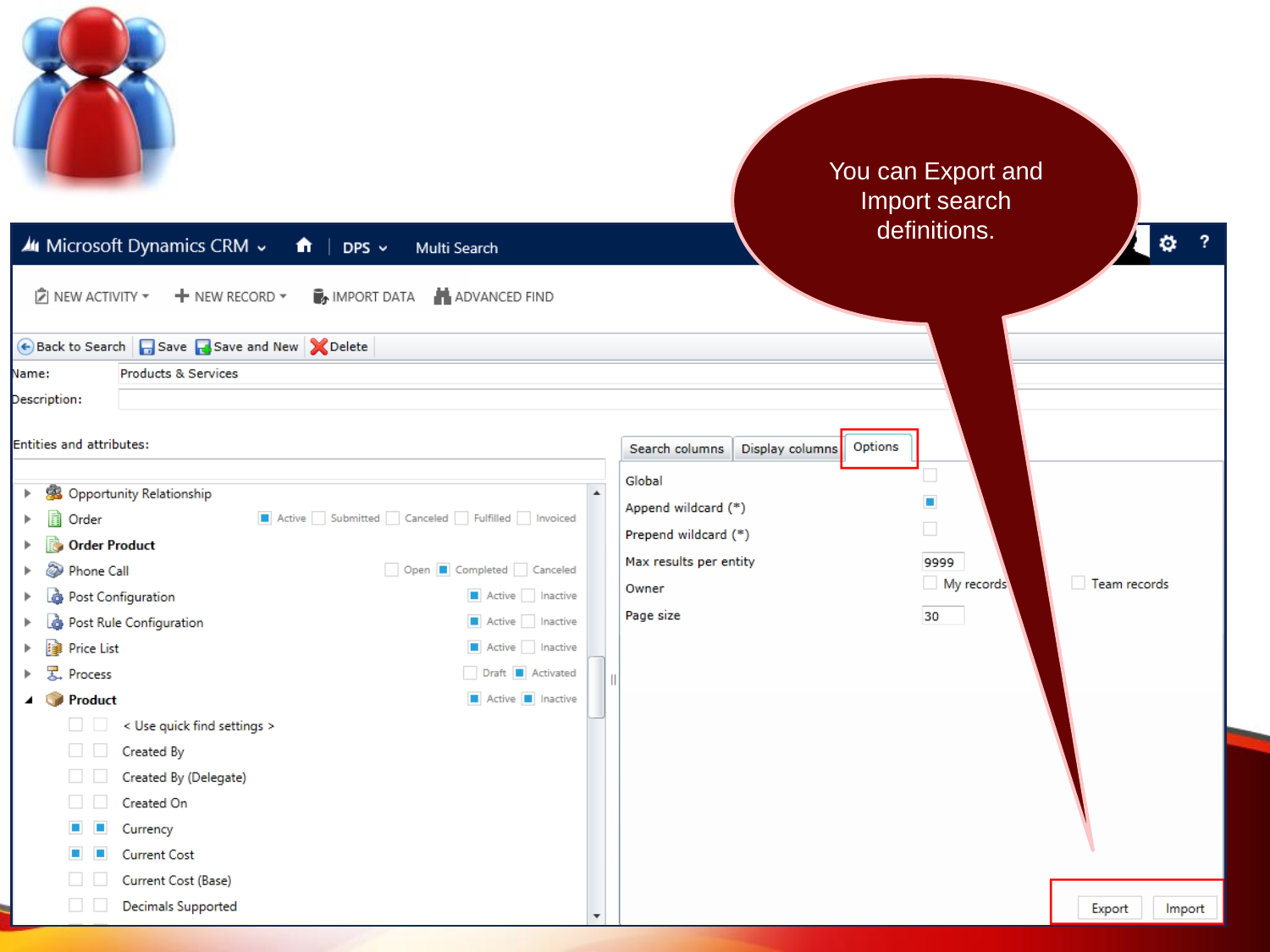

#### Save your search definition and click "Back to Search" button to start searching.

 $\ddot{Q}$  ?

ñа.

H

Mu Microsoft Dynamics CRM ~  $\hat{\mathbf{n}}$  | DPS  $\sim$ Multi Search

| D NEW ACTIVITY ▼<br><b>B</b> IMPORT DATA<br>$+$ NEW RECORD $\star$<br><b>CANCED FIND</b>     |                                              |                            |  |  |  |  |  |
|----------------------------------------------------------------------------------------------|----------------------------------------------|----------------------------|--|--|--|--|--|
| Back to Search   Save   Save and New   X Delete                                              |                                              |                            |  |  |  |  |  |
| Name:<br>Products & Services                                                                 |                                              |                            |  |  |  |  |  |
| Description:                                                                                 |                                              |                            |  |  |  |  |  |
| Entities and attributes:                                                                     | Options<br>Search columns<br>Display columns |                            |  |  |  |  |  |
| <b>All</b>                                                                                   | Global                                       | $\Box$                     |  |  |  |  |  |
| Opportunity Relationship<br>Þ.<br>Ħ<br>Active Submitted Canceled Fulfilled Invoiced<br>Order | Append wildcard (*)                          | П                          |  |  |  |  |  |
| <b>Order Product</b>                                                                         | Prepend wildcard (*)                         | $\Box$                     |  |  |  |  |  |
| Phone Call<br>Open Completed Canceled                                                        | Max results per entity                       | 9999                       |  |  |  |  |  |
| Active Inactive<br>Post Configuration                                                        | Owner                                        | My records<br>Team records |  |  |  |  |  |
| Active Inactive<br>Post Rule Configuration                                                   | Page size                                    | 30                         |  |  |  |  |  |
| Active Inactive<br>I≩<br><b>Price List</b>                                                   |                                              |                            |  |  |  |  |  |
| <sub>B</sub> , Process<br>Draft <b>Activated</b>                                             |                                              |                            |  |  |  |  |  |
| Active <b>II</b> Inactive<br>▲ Product                                                       |                                              |                            |  |  |  |  |  |
| < Use quick find settings >                                                                  |                                              |                            |  |  |  |  |  |
| Created By                                                                                   |                                              |                            |  |  |  |  |  |
| Created By (Delegate)                                                                        |                                              |                            |  |  |  |  |  |
| Created On                                                                                   |                                              |                            |  |  |  |  |  |
| Currency                                                                                     |                                              |                            |  |  |  |  |  |
| <b>Current Cost</b>                                                                          |                                              |                            |  |  |  |  |  |
| Current Cost (Base)                                                                          |                                              |                            |  |  |  |  |  |
| Decimals Supported                                                                           |                                              | Export<br>Import           |  |  |  |  |  |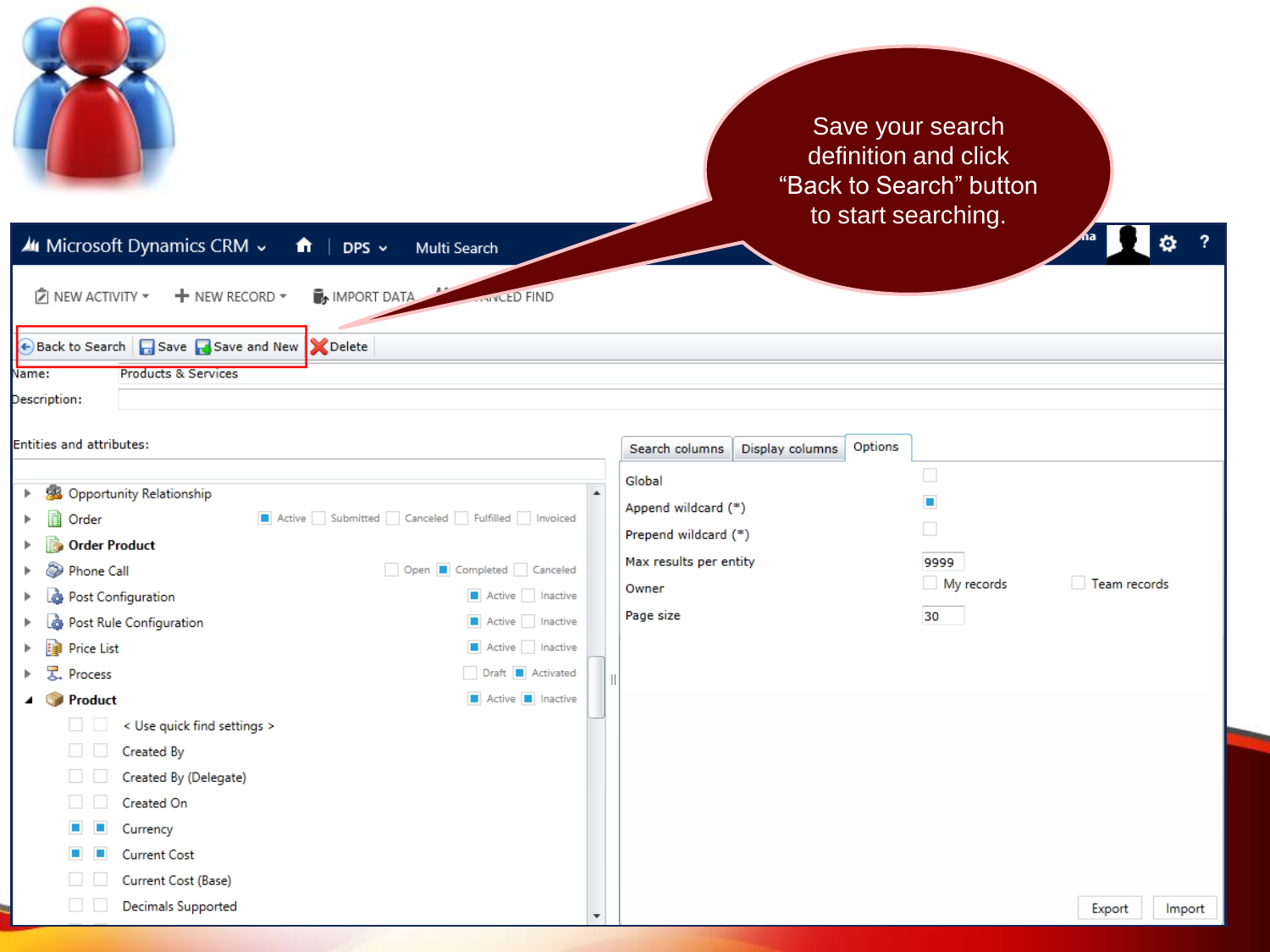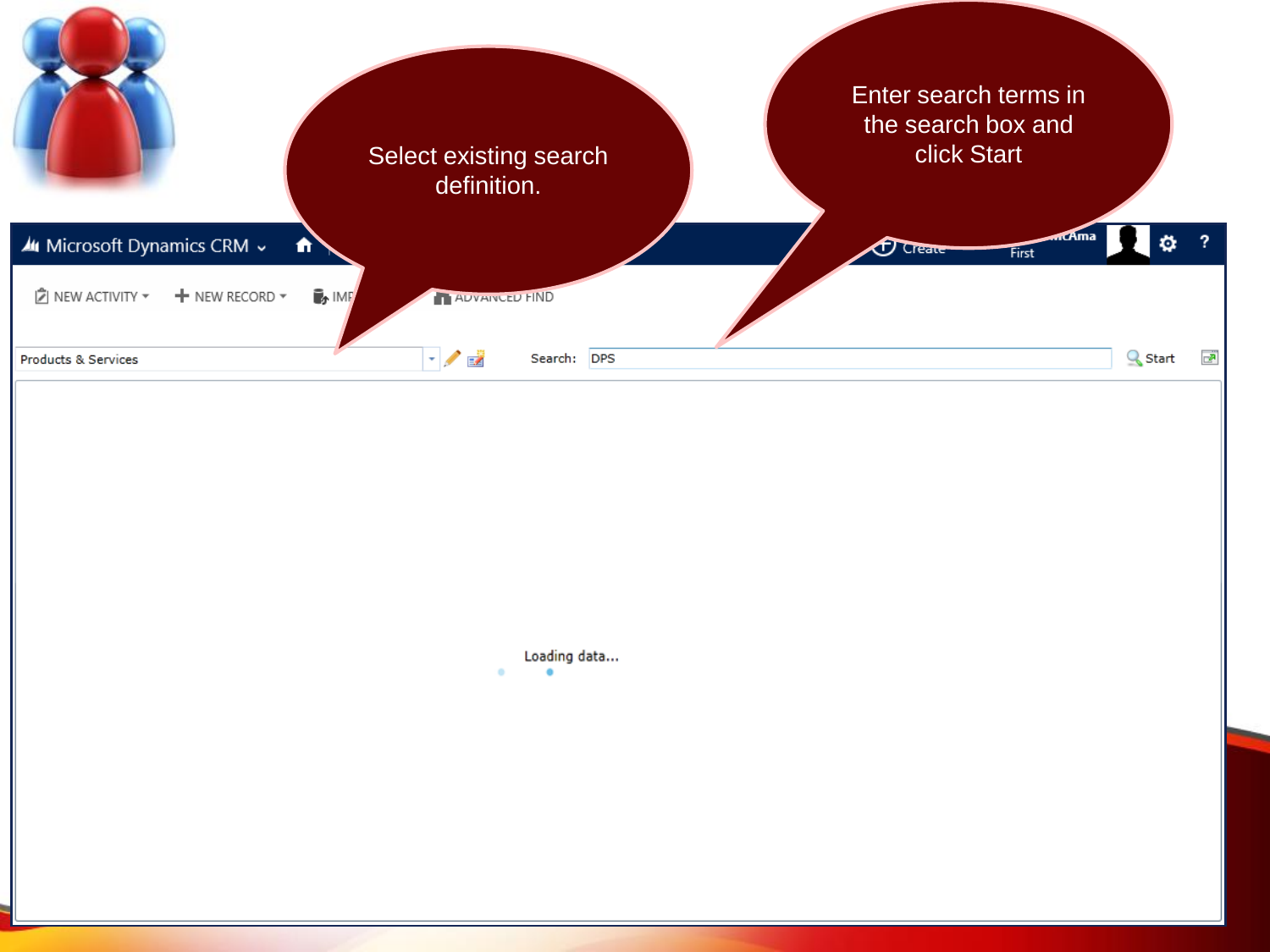

Page 1 of 2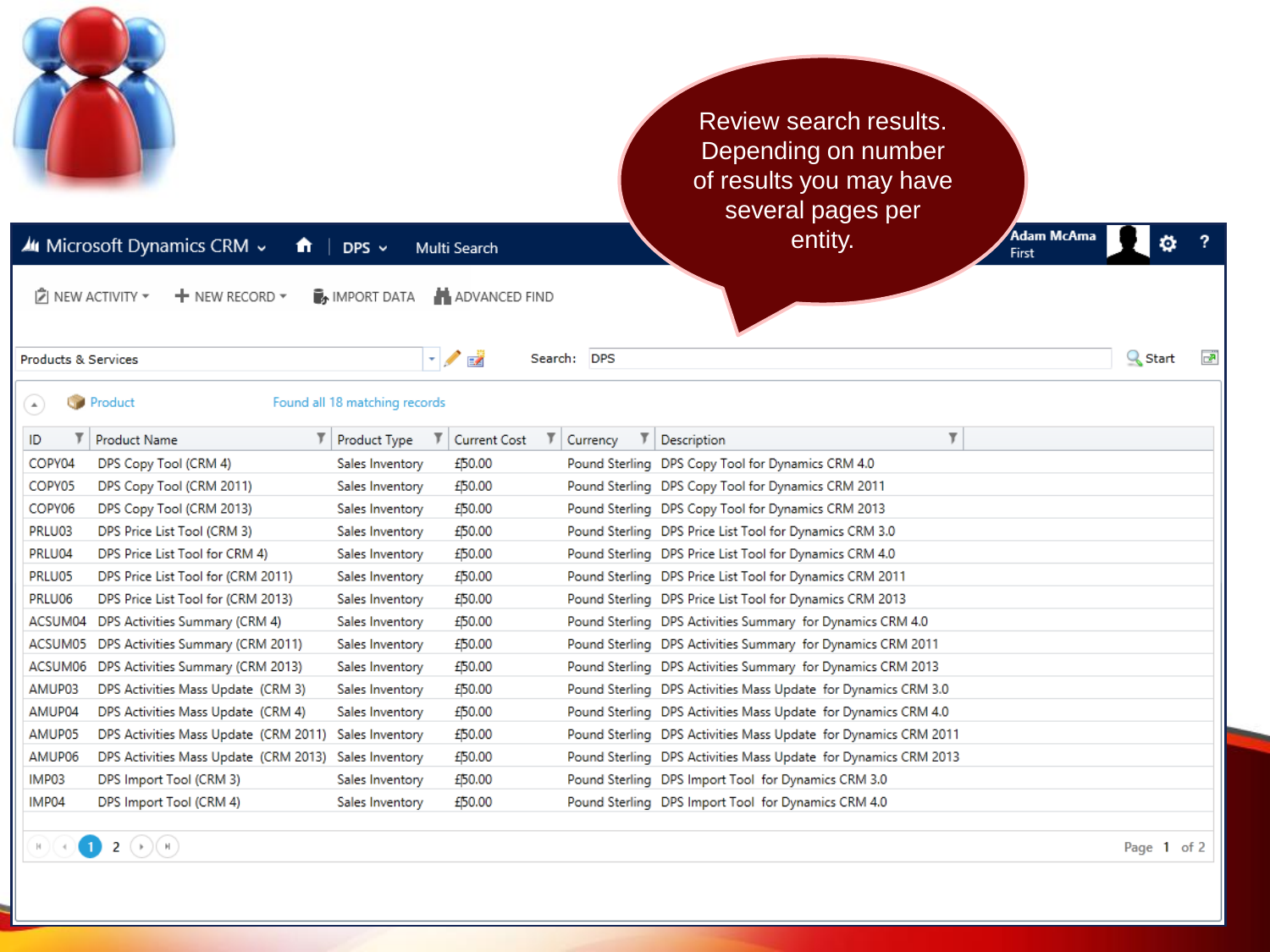|                                                                        |                                                                     | When too many<br>records have been<br>retrieved use<br>filters to narrow it<br>down.    |
|------------------------------------------------------------------------|---------------------------------------------------------------------|-----------------------------------------------------------------------------------------|
| Mu Microsoft Dynamics CRM ~                                            | Ħ.<br>$DPS \sim$<br>Multi Search                                    | m McAma<br>$\bigoplus$ Create<br>First                                                  |
| $ \overline{Z} $ NEW ACTIVITY $\overline{Y}$<br>$+$ NEW RECORD $\star$ | <b>MPORT DATA</b><br>ADVANCED FIND                                  |                                                                                         |
| Products & Services                                                    | $\blacksquare$<br>carch:                                            | <b>Q</b> Start<br>☞<br><b>DPS</b>                                                       |
| Product<br>$\left( \begin{array}{c} \bullet \end{array} \right)$       | Found all 18 matching                                               |                                                                                         |
| ID<br>$\vert x \vert$<br>Select All<br>COPY<br>$\blacktriangle$        | т<br>T Couct Type<br>Current Cost<br>T<br>£50.00<br>Sales Inventory | т<br>т.<br>Currency<br>Description<br>Pound Sterling DPS Copy Tool for Dynamics CRM 4.0 |
| ACSUM04<br><b>COPY</b>                                                 | Sales Inventory<br>£50.00                                           | Pound Sterling DPS Copy Tool for Dynamics CRM 2011                                      |
| ACSUM05<br>COPY                                                        | £50.00<br>Sales Inventory                                           | Pound Sterling DPS Copy Tool for Dynamics CRM 2013                                      |
| ACSUM06<br>PRLUC                                                       | £50.00<br>Sales Inventory                                           | Pound Sterling DPS Price List Tool for Dynamics CRM 3.0                                 |
| AMUP03<br>PRLUC                                                        | £50.00<br>Sales Inventory                                           | Pound Sterling DPS Price List Tool for Dynamics CRM 4.0                                 |
| AMUP04<br>PRLUC                                                        | £50.00<br>Sales Inventory                                           | Pound Sterling DPS Price List Tool for Dynamics CRM 2011                                |
| AMUP05<br>PRLUC                                                        | £50.00<br>Sales Inventory<br>B)                                     | Pound Sterling DPS Price List Tool for Dynamics CRM 2013                                |
| AMUP06<br><b>ACSUI</b>                                                 | £50.00<br>Sales Inventory                                           | Pound Sterling DPS Activities Summary for Dynamics CRM 4.0                              |
| COPY04<br><b>ACSU</b>                                                  | £50.00<br>Sales Inventory<br>[11)                                   | Pound Sterling DPS Activities Summary for Dynamics CRM 2011                             |
| COPY05<br><b>ACSU</b>                                                  | (13)<br>£50.00<br>Sales Inventory                                   | Pound Sterling DPS Activities Summary for Dynamics CRM 2013                             |
| COPY06<br>AMUP                                                         | 43)<br>£50.00<br>Sales Inventory                                    | Pound Sterling DPS Activities Mass Update for Dynamics CRM 3.0                          |
| $\blacksquare$ IMP03<br>$\overline{\mathbf v}$<br><b>AMUP</b>          | (A4)<br>Sales Inventory<br>£50.00                                   | Pound Sterling DPS Activities Mass Update for Dynamics CRM 4.0                          |
| Show rows with value that<br><b>AMUP</b>                               | 4 2011)<br>Sales Inventory<br>£50.00                                | Pound Sterling DPS Activities Mass Update for Dynamics CRM 2011                         |
| <b>Ends with</b><br><b>AMUP</b><br>$\overline{\mathbf{v}}$             | 4 2013) Sales Inventory<br>£50.00                                   | Pound Sterling DPS Activities Mass Update for Dynamics CRM 2013                         |
| IMP03<br>06<br>aA                                                      | £50.00<br>Sales Inventory                                           | Pound Sterling DPS Import Tool for Dynamics CRM 3.0                                     |
| IMP04<br>And<br>$\overline{\phantom{a}}$                               | £50.00<br>Sales Inventory                                           | Pound Sterling DPS Import Tool for Dynamics CRM 4.0                                     |
| $ \cdot $<br>Is equal to<br>$\overline{\mathbf{v}}$                    |                                                                     | Page 1 of 2                                                                             |
| aA                                                                     |                                                                     |                                                                                         |
| Filter<br>Clear Filter                                                 |                                                                     |                                                                                         |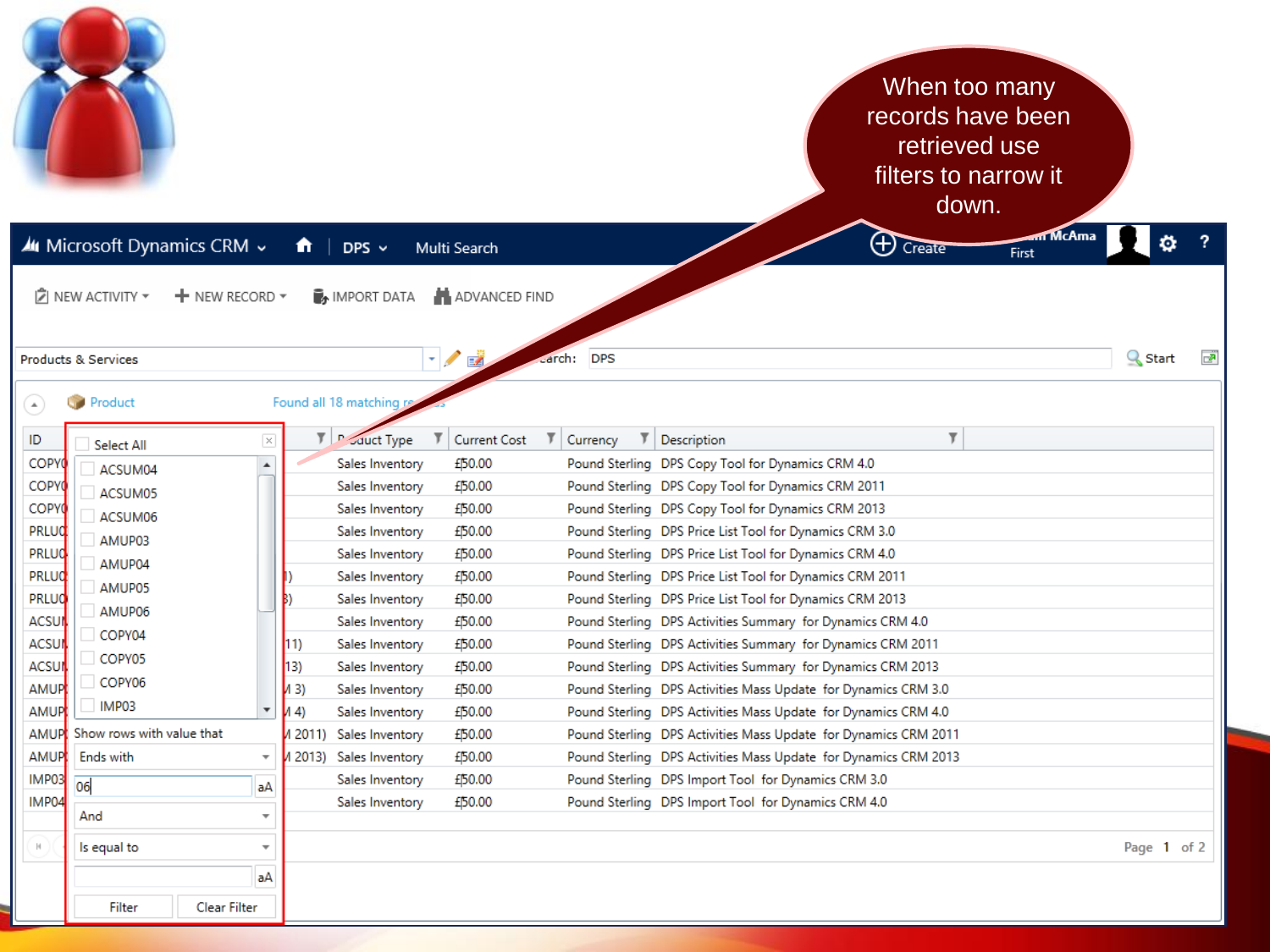

## **THE DYNAMICS**

**Download : Support:** http://support.dynamics-pros.com http://download.dynamics-pros.com